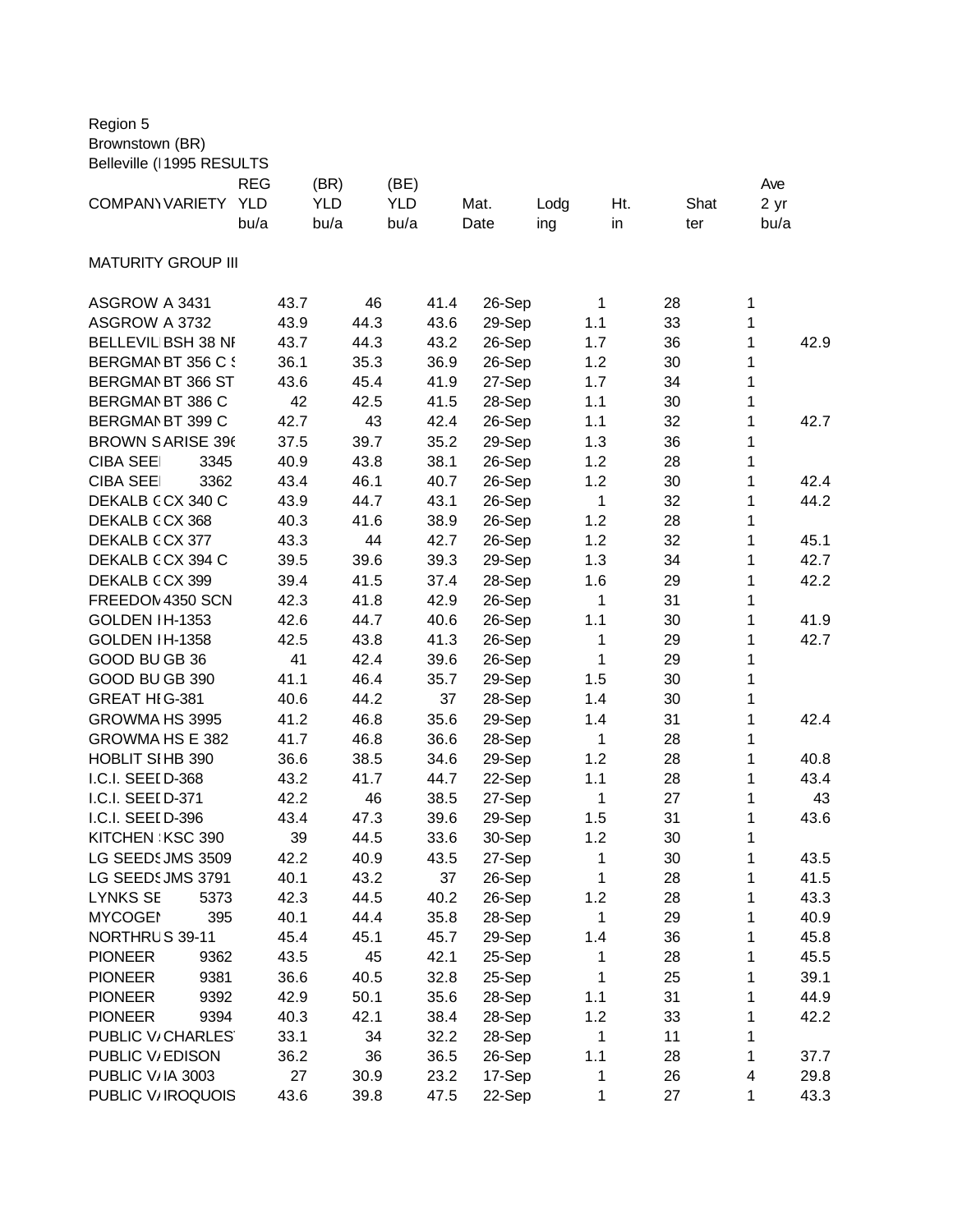| PUBLIC V/LINFORD           |                 | 41.2 | 39.9           | 42.4 | 28-Sep | 1.9          | 37  | $\mathbf{1}$ | 43.1 |
|----------------------------|-----------------|------|----------------|------|--------|--------------|-----|--------------|------|
| PUBLIC V/MACON             |                 | 40.3 | 44.2           | 36.4 | 27-Sep | 1.3          | 29  | $\mathbf{1}$ | 44.5 |
| PUBLIC V/PIATT             |                 | 38.8 | 38.2           | 39.4 | 27-Sep | 1.3          | 30  | $\mathbf{1}$ | 39.3 |
| PUBLIC V/ PROBST           |                 | 43.7 | 44.5           | 42.9 | 26-Sep | 1.2          | 28  | 1            | 41.1 |
| PUBLIC V/RESNIK            |                 | 37.3 | 40.3           | 34.4 | 28-Sep | $\mathbf{1}$ | 29  | $\mathbf{1}$ | 36.9 |
| PUBLIC V/SALINE            |                 | 40.3 | 42.5           | 38.1 | 1-Oct  | 1.5          | 31  | 1            | 41.9 |
| PUBLIC V/THORNE            |                 | 38.9 | 39.3           | 38.5 | 24-Sep | 1.1          | 24  | 1            | 39.5 |
| PUBLIC V/YALE              |                 | 39.2 | 41.7           | 36.6 | 28-Sep | 1.1          | 29  | $\mathbf{1}$ | 41.2 |
| RIDGWAY JADER J 3          |                 | 40.2 | 43.8           | 36.7 | 28-Sep | 1.2          | 27  | 1            | 40.8 |
| RIDGWAY JADER J 3          |                 | 39.7 | 42.9           | 36.5 | 2-Oct  | 1.3          | 34  | 1            | 42.7 |
| SCHULTZ SS 3615 N          |                 | 41.6 | 41.5           | 41.8 | 26-Sep | 1.1          | 32  | 1            |      |
| <b>STINE SEI</b>           | 3660            | 40.6 | 42.1           | 39.1 | 29-Sep | $\mathbf{1}$ | 27  | $\mathbf{1}$ |      |
| STINE SEI                  | 3680            | 40.8 | 46             | 35.7 | 27-Sep | $\mathbf{1}$ | 27  | $\mathbf{1}$ | 42.4 |
| TERRA IN E 325             |                 | 45   | 44.9           | 45   | 26-Sep | 1.2          | 32  | 1            |      |
| TERRA IN E 364             |                 | 39.8 | 39.9           | 39.7 | 27-Sep | $\mathbf{1}$ | 26  | 1            |      |
| TERRA IN E 374             |                 | 39.7 | 42.9           | 36.5 | 26-Sep | 1.2          | 28  | $\mathbf{1}$ |      |
| TERRA IN E 394             |                 | 41   | 44.9           | 37.1 | 29-Sep | 1.4          | 31  | 1            |      |
| <b>TERRA IN TORCH</b>      |                 | 42.1 | 44.3           | 39.8 | 26-Sep | 1            | 29  | $\mathbf{1}$ |      |
| TERRA IN TS 345            |                 | 40   | 44.7           | 35.3 | 26-Sep | $\mathbf{1}$ | 28  | $\mathbf{1}$ |      |
| TERRA IN TS 393            |                 | 38.3 | 43.2           | 33.3 | 1-Oct  | 1.2          | 30  | $\mathbf{1}$ | 42.1 |
| <b>TRISLER : TRISOY 36</b> |                 | 42.8 | 44.7           | 40.8 | 26-Sep | 1.2          | 28  | $\mathbf{1}$ | 41.9 |
| TRISLER : TRISOY 37        |                 | 37.6 | 39.7           | 35.5 | 27-Sep | $\mathbf{1}$ | 26  | $\mathbf{1}$ |      |
| <b>TRISLER : TRISOY 37</b> |                 | 42.4 | 42.4           | 42.5 | 27-Sep | 1            | 29  | $\mathbf{1}$ |      |
| <b>TRISLER : TRISOY 38</b> |                 | 44.1 | 46.6           | 41.7 | 1-Oct  | 1.3          | 33  | $\mathbf{1}$ |      |
| <b>TRISLER : TRISOY 39</b> |                 | 39   | 44.9           | 33.2 | 1-Oct  | 1.2          | 30  | $\mathbf{1}$ | 42.1 |
| <b>TWIN STA</b>            | 9365            | 42.8 | 41             | 44.5 | 26-Sep | 1.1          | 31  | 1            | 43.7 |
| <b>TWIN STA</b>            | 9396            | 40.1 | 39.2           | 41   | 27-Sep | 1            | 31  | 1            | 43.6 |
|                            |                 |      |                |      |        |              |     |              |      |
|                            | AVERAGE         | 40.8 | 42.6           | 38.9 |        | 1.2          | 30  | 1.1          | 42   |
|                            | L.S.D. 109      | 5.9  | 4.8            | 3.5  |        | 0.3          | 0.3 | 0.2          |      |
|                            | L.S.D. 309      | 3.7  | 3              | 2.2  |        | 0.2          | 0.2 | 0.2          |      |
|                            | <b>STD ERR</b>  | 1.8  | $\overline{2}$ | 1.5  |        | 0.1          | 0.1 | 0.1          | 2.7  |
|                            | <b>COEFF OI</b> | 7.6  | 8.2            | 6.7  |        | 14.5         | 0.5 | 12.6         | 11.1 |
| <b>MATURITY GROUP IV</b>   |                 |      |                |      |        |              |     |              |      |
| <b>AGRATEC</b>             | 425             | 41.7 | 48.8           | 34.7 | 27-Sep | 1.4          | 33  | 1            | 45   |
| ASGROW A 4138              |                 | 38.6 | 47.3           | 30   | 30-Sep | 1.4          | 33  | 1            | 43.6 |
| BECK'S SI EX 7468          |                 | 37.2 | 46.1           | 28.4 | 28-Sep | 1.1          | 27  | 1            |      |
| <b>BELLEVIL BSH 404</b>    |                 | 38.6 | 46.8           | 30.3 | 29-Sep | 1.1          | 27  | 1            |      |
| <b>BELLEVIL BSH 405</b>    |                 | 40.2 | 48.7           | 31.7 | 29-Sep | 1.2          | 29  | $\mathbf{1}$ | 43.4 |
| BELLEVIL BSH 425 N         |                 | 42.1 | 52.4           | 31.7 | 29-Sep | 1.2          | 37  | 1            |      |
| <b>BELLEVIL BSH 442</b>    |                 | 38.2 | 45.3           | 31   | 5-Oct  | 1.5          | 33  | 1            | 43.3 |
| BERGMAN BT 413 C           |                 | 33.2 | 40.5           | 26   | 25-Sep | 1.1          | 27  | 1            | 39.5 |
| <b>BERGMAN BT 425</b>      |                 | 39.4 | 49.2           | 29.6 | 30-Sep | 1.1          | 28  | 1            |      |
| BERGMAN BT 436 C           |                 | 38.8 | 47.8           | 29.8 | 28-Sep | 1.2          | 29  | 1            |      |
| BERGMAN BT 445 C           |                 | 36.8 | 48.6           | 25.1 | 4-Oct  | 1.3          | 30  | 1            | 43   |
|                            |                 |      |                |      |        |              |     |              |      |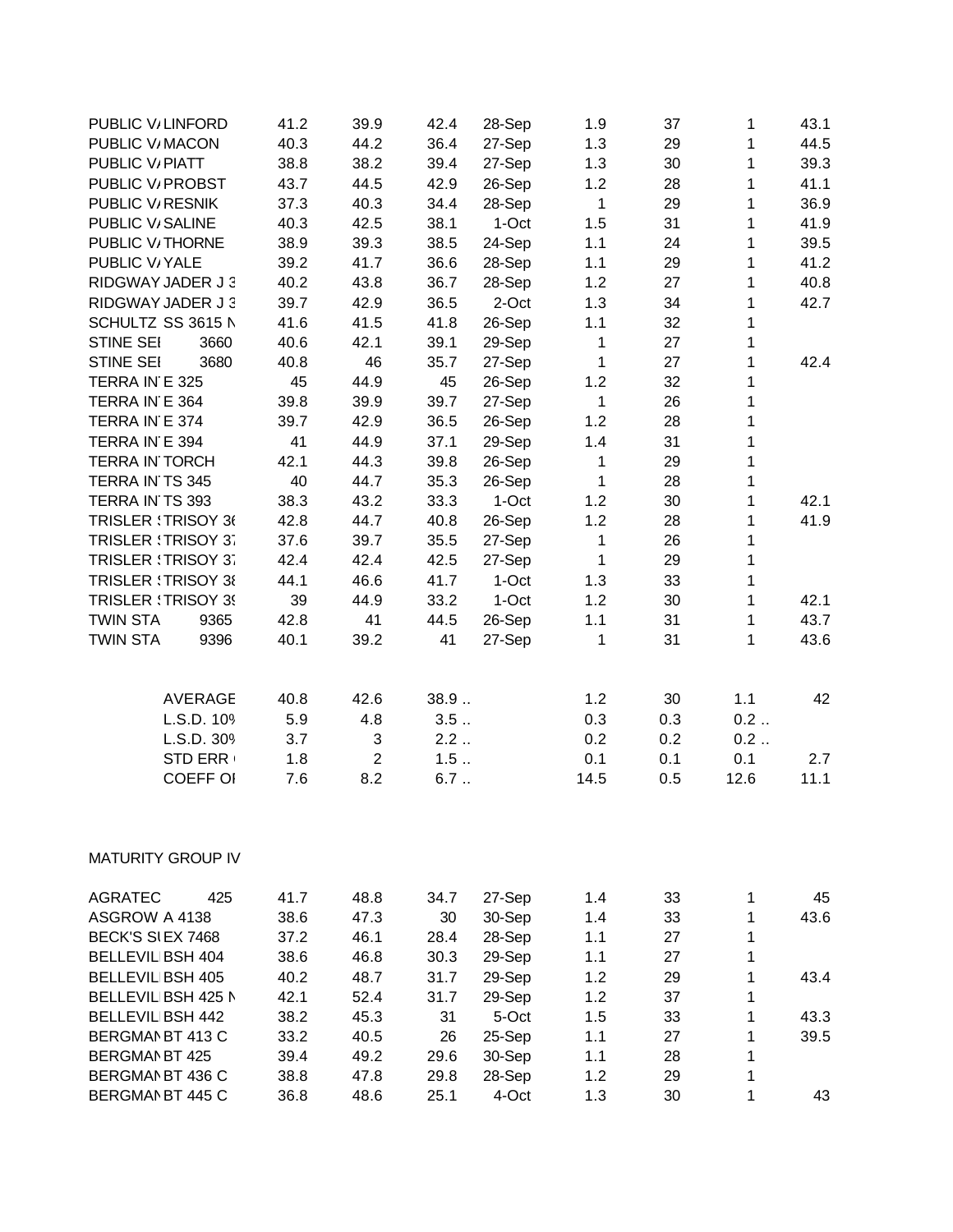| BERGMAN BT 484           | 36.5 | 44.3 | 28.7 | 5-Oct   | 1.4          | 34 | 1 | 43.4 |
|--------------------------|------|------|------|---------|--------------|----|---|------|
| <b>BROWN SARISE 435</b>  | 34   | 46.5 | 21.5 | 4-Oct   | $\mathbf{1}$ | 29 | 1 | 42   |
| <b>BROWN SARISE 445</b>  | 40.9 | 50   | 31.7 | 28-Sep  | 1            | 30 | 1 | 44.9 |
| <b>CALLAHAI</b><br>3484  | 36.5 | 46.4 | 26.7 | 4-Oct   | 1.5          | 33 | 1 |      |
| 5410<br><b>CALLAHAI</b>  | 39.8 | 50.2 | 29.5 | 28-Sep  | 1.3          | 32 | 1 |      |
| CALLAHAI 6400 X          | 39.4 | 48.6 | 30.2 | 30-Sep  | 1.1          | 29 | 1 |      |
| CALLAHAI 6440 X          | 40.9 | 50   | 31.8 | 30-Sep  | 1.3          | 35 | 1 |      |
| CALLAHAI 6455 X          | 38.5 | 46.8 | 30.1 | 30-Sep  | $\mathbf{1}$ | 32 | 1 |      |
| <b>CIBA SEE</b><br>3411  | 39.4 | 45.9 | 32.9 | 28-Sep  | 1.1          | 27 | 1 | 42.6 |
| <b>CIBA SEE</b><br>3474  | 37.2 | 46   | 28.5 | 3-Oct   | 1.6          | 31 | 1 |      |
| <b>CIBA SEE 4305 Y</b>   | 39.4 | 44   | 34.9 | 28-Sep  | 1.3          | 32 | 1 |      |
| DEKALB CCX 404           | 39.5 | 46.3 | 32.6 | 28-Sep  | 1.1          | 26 | 1 | 44.3 |
| DEKALB CCX 411           | 35.2 | 42.9 | 27.5 | 28-Sep  | 1.1          | 27 | 1 | 40.1 |
| DEKALB CCX 434           | 40.3 | 49.9 | 30.7 | 29-Sep  | 1.5          | 31 | 1 | 43.6 |
| DEKALB CCX 445           | 38.2 | 46.4 | 30   | 28-Sep  | 1.3          | 31 | 1 | 42.5 |
| DEKALB CCX 469 C         | 40.8 | 46.7 | 34.8 | 30-Sep  | 1.8          | 37 | 1 | 43.4 |
| DEKALB CCX 499 C         | 35.2 | 43.9 | 26.6 | 2-Oct   | 1.2          | 40 | 1 |      |
| <b>FREEDOM</b><br>4422   | 37.1 | 45.5 | 28.8 | 28-Sep  | $\mathbf{1}$ | 31 | 1 | 41.2 |
| FREEDOM 4437 SCN         | 41.8 | 49   | 34.6 | 29-Sep  | 1.4          | 33 | 1 | 44.7 |
| FREEDOM 4498 SCN         | 31.3 | 40.4 | 22.2 | 4-Oct   | 1.3          | 26 | 1 |      |
| GOLDEN IH-1407           | 37.1 | 43.4 | 30.7 | 28-Sep  | 1.1          | 27 | 1 | 42.7 |
| GOLDEN IH-1432           | 36.3 | 43.5 | 29.2 | 29-Sep  | 1.2          | 29 | 1 | 40.3 |
| GOOD BU GB 401           | 36.9 | 45.7 | 28.1 |         | 1.2          | 33 | 1 |      |
|                          |      |      |      | 25-Sep  |              |    |   |      |
| GREAT HIGX-4223 C        | 37   | 42.1 | 31.9 | 30-Sep  | 1.4          | 37 | 1 |      |
| GROWMA HS 4110           | 39.1 | 45.4 | 32.8 | 29-Sep  | 1.3          | 30 | 1 | 43   |
| GROWMA HS 4801           | 33.5 | 41.6 | 25.3 | 3-Oct   | 1.5          | 32 | 1 | 39.4 |
| GROWMA HS 4824           | 37.5 | 48.9 | 26.1 | 4-Oct   | 1.3          | 35 | 1 | 42.6 |
| <b>GROWMA HS E 441</b>   | 36.5 | 45.3 | 27.7 | 30-Sep  | 1            | 26 | 1 |      |
| GUTWEIN 7439 C           | 38   | 44.8 | 31.3 | 30-Sep  | 1            | 32 | 1 |      |
| 7474<br><b>GUTWEIN</b>   | 37.5 | 44.4 | 30.7 | 5-Oct   | 1.4          | 36 | 1 |      |
| <b>HEARTLAI AP-40</b>    | 42   | 50.1 | 34   | 26-Sep  | 1            | 30 | 1 |      |
| I.C.I. SEEI D-414        | 36.7 | 46.7 | 26.8 | 1-Oct   | 1.4          | 33 | 1 | 40.6 |
| I.C.I. SEEI D-454        | 39.5 | 49   | 29.9 | 30-Sep  | 1.2          | 32 | 1 | 44.1 |
| KITCHEN EX 40            | 36.8 | 41.1 | 32.5 | 24-Sep  | 1.1          | 31 | 1 |      |
| LEWIS HY 3900 STS        | 39.7 | 47.8 | 31.6 | 30-Sep  | 1.3          | 28 | 1 |      |
| <b>LEWIS HY</b><br>405   | 40.3 | 48.3 | 32.2 | 28-Sep  | 1.4          | 32 | 1 | 45.3 |
| <b>LEWIS HY</b><br>431   | 36.2 | 46.7 | 25.8 | 5-Oct   | 1.3          | 30 | 1 |      |
| LG SEEDS JMS 4240        | 42.6 | 52   | 33.2 | 28-Sep  | 1.6          | 37 | 1 | 45.2 |
| LG SEEDSJMS 4788         | 34.9 | 42.8 | 27   | 3-Oct   | 1.5          | 31 | 1 | 41.9 |
| LG SEEDSLG 6437 C        | 39.5 | 48.6 | 30.4 | 29-Sep  | 1.1          | 30 | 1 |      |
| LG SEEDSLG 6453          | 35.7 | 46.7 | 24.7 | 29-Sep  | 1.2          | 28 | 1 |      |
| LG SEEDSLG 6462 C        | 38.7 | 47.5 | 29.8 | 3-Oct   | 1.1          | 32 | 1 |      |
| <b>LYNKS SE</b><br>5482  | 35.6 | 41   | 30.1 | 2-Oct   | 1.5          | 28 | 1 |      |
| <b>MERSCHI ATLANTA</b>   | 28.9 | 38.7 | 19.1 | 5-Oct   | 1.6          | 31 | 1 | 38.5 |
| <b>MERSCHI AUSTIN II</b> | 37.3 | 49.3 | 25.4 | 30-Sep  | 1.7          | 36 | 1 | 40.5 |
| <b>MERSCHI CLEVELAI</b>  | 38.7 | 47.5 | 29.8 | 28-Sep  | 1.3          | 35 | 1 | 43.4 |
| <b>MERSCHI DALLAS</b>    | 34.2 | 43.2 | 25.2 | 3-Oct   | 1.7          | 37 | 1 | 39.1 |
| <b>MERSCHI DALLAS II</b> | 34.6 | 38.5 | 30.6 | $1-Oct$ | 1.1          | 26 | 1 | 41   |
| <b>MERSCHI HOUSTON</b>   | 38.8 | 49.4 | 28.2 | 1-Oct   | 1.7          | 29 | 1 | 43.5 |
| <b>MERSCHI NASHVILL</b>  | 36.1 | 43.9 | 28.4 | 1-Oct   | 1.6          | 33 | 1 |      |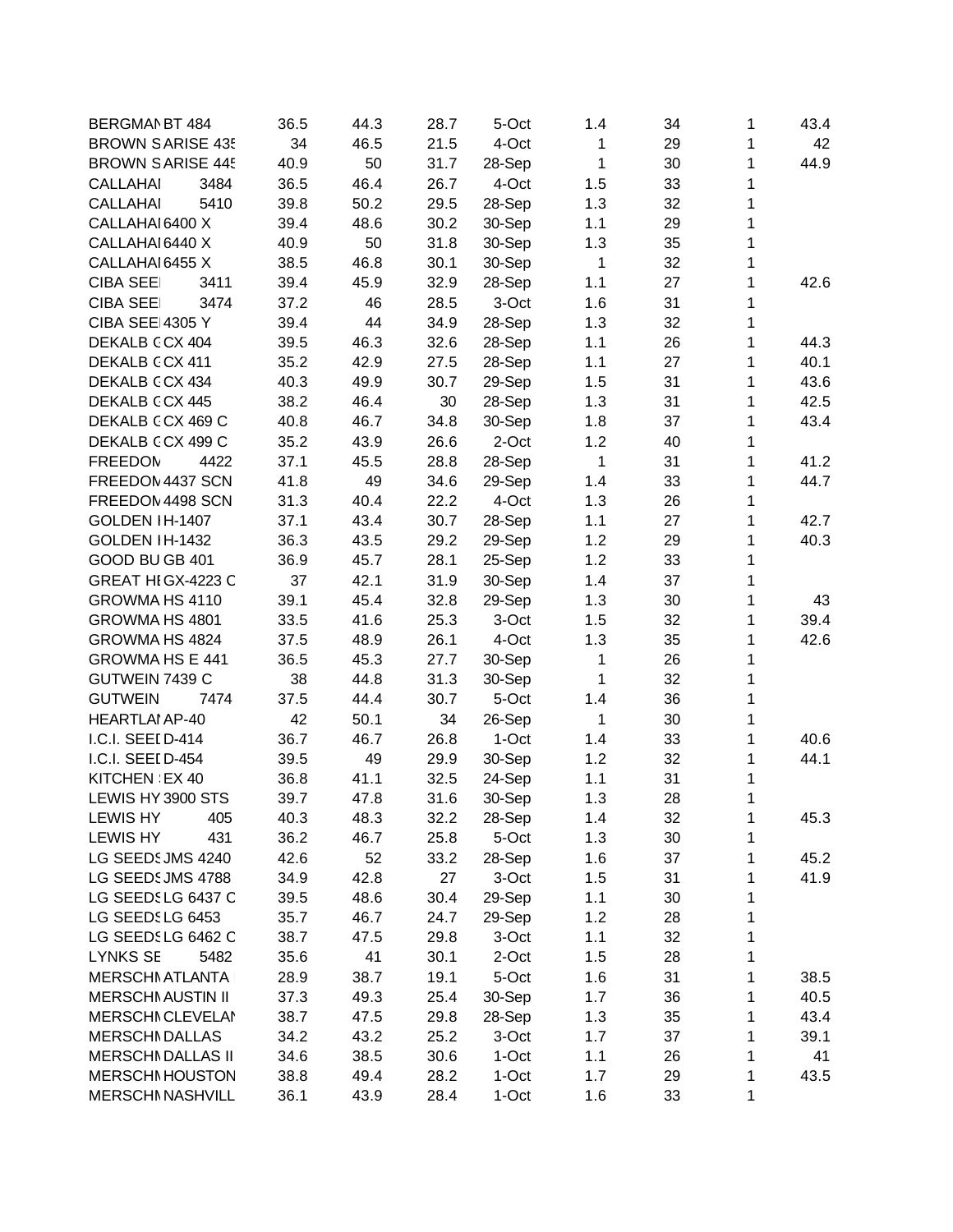| <b>MERSCHI RICHMONI</b>    |                | 38.5 | 45.3           | 31.6  | 28-Sep | 1.9          | 34   | 1            | 40.3 |
|----------------------------|----------------|------|----------------|-------|--------|--------------|------|--------------|------|
| <b>MERSCHI RICHMONI</b>    |                | 40.2 | 49.4           | 31    | 30-Sep | 1            | 34   | 1            | 46.5 |
| <b>MYCOGEI</b>             | 429            | 35.7 | 42.5           | 28.9  | 30-Sep | 1            | 30   | 1            | 43.3 |
| NORTHRUS 42-60             |                | 34.9 | 40.9           | 28.9  | 29-Sep | 1.3          | 26   | 1            | 40.8 |
| NORTHRUS 46-44             |                | 37.9 | 46             | 29.8  | 1-Oct  | 1.1          | 33   | 1            | 44.4 |
| <b>PIONEER</b>             | 9412           | 37.9 | 47.8           | 28    | 28-Sep | 1            | 26   | 1            |      |
| <b>PIONEER</b>             | 9451           | 39.7 | 46.7           | 32.7  | 29-Sep | 1.3          | 34   | 1            | 45.2 |
| <b>PIONEER</b>             | 9452           | 36.9 | 42             | 31.9  | 2-Oct  | 1            | 28   | 1            | 41.7 |
| <b>PIONEER</b>             | 9481           | 39.1 | 46.5           | 31.7  | 1-Oct  | 1.5          | 37   | 1            |      |
| PUBLIC V/BRONSON           |                | 40.8 | 46.7           | 35    | 28-Sep | 1.8          | 35   | 1            | 43.5 |
| PUBLIC V/CISNE             |                | 37.8 | 49             | 26.6  | 29-Sep | 1            | 26   | 1            | 41.2 |
| PUBLIC V/FLYER             |                | 37   | 47.8           | 26.2  | 26-Sep | 1            | 30   | 1            | 39.9 |
| PUBLIC V/ HAMILTON         |                | 37.3 | 46.2           | 28.4  | 25-Sep | 1.1          | 27   | 1            | 41.5 |
| PUBLIC V/KS 4694           |                | 37.9 | 45.8           | 29.9  | 30-Sep | 1.2          | 27   | 1            | 41.7 |
| PUBLIC V/LS 92-1800        |                | 38   | 46.8           | 29.2  | 30-Sep | 1.1          | 35   | 1            |      |
| PUBLIC V/NILE              |                | 34.6 | 40.6           | 28.7  | 29-Sep | 1.5          | 26   | 1            | 40.8 |
| PUBLIC V/ PHARAOH          |                | 32.6 | 38.2           | 27    | 2-Oct  | 1.1          | 27   | 1            |      |
| PUBLIC V <sub>i</sub> SPRY |                | 35.4 | 42.3           | 28.6  | 2-Oct  | 1.7          | 26   | 1            | 41   |
| RIDGWAY JADER J 4          |                | 40.1 | 47.8           | 32.5  | 4-Oct  | 1.3          | 35   | 1            |      |
| RIDGWAY JADER J 4          |                | 37.1 | 43.8           | 30.5  | 4-Oct  | 1.4          | 32   | 1            | 42.7 |
| SCHULTZ SS 4215 N          |                | 42.1 | 51.6           | 32.5  | 28-Sep | 1.4          | 37   | 1            |      |
| <b>STINE SEI</b>           | 4322           | 36.6 | 44.4           | 28.8  | 2-Oct  | 1.5          | 31   | 1            | 41.5 |
| <b>STINE SEI</b>           | 4572           | 36   | 45             | 26.9  | 2-Oct  | $\mathbf{1}$ | 26   | 1            |      |
| <b>STINE SEI</b>           | 4650           | 38.3 | 47.9           | 28.6  | 4-Oct  | 1.8          | 34   | 1            | 42.8 |
| <b>STINE SEI</b>           | 4680           | 36.4 | 45.3           | 27.5  | 6-Oct  | 1.8          | 36   | 1            |      |
| TERRA IN E 415             |                | 40.6 | 49.5           | 31.8  | 28-Sep | 1.3          | 27   | 1            |      |
| TERRA IN TS 402            |                | 36.1 | 43.1           | 29    | 27-Sep | 1            | 28   | 1            | 40.9 |
| TERRA IN TS 4292           |                | 39.3 | 47.9           | 30.7  | 29-Sep | 1.5          | 29   | 1            | 43.4 |
| TERRA IN TS 474            |                | 34.4 | 45.2           | 23.5  | 6-Oct  | 1.6          | 35   | 1            |      |
| TERRA IN TS 4792           |                | 38.9 | 43             | 34.8  | 1-Oct  | 1.8          | 42   | 1            | 41.4 |
| <b>TRISLER : TRISOY 42</b> |                | 41.3 | 48.8           | 33.8  | 28-Sep | 1.4          | 35   | 1            | 45.2 |
| TRISLER (TRISOY 44         |                | 39.2 | 47.3           | 31    | 28-Sep | 1            | 31   | 1            | 44.7 |
| WILDY SEWS EX 45           |                | 38.6 | 45.3           | 31.8  | 4-Oct  | 1.2          | 34   | 1            |      |
| <b>WILDY SEWS EX 52</b>    |                | 42.7 | 50.5           | 34.9  | 26-Sep | 1.4          | 32   | 1            | 43.3 |
| <b>WILDY SEWS EX 55</b>    |                | 37.4 | 44.6           | 30.2  | 28-Sep | 1.1          | 27   | 1            |      |
|                            | <b>AVERAGE</b> | 37.9 | 45.9           | 29.8  |        | 1.3          | 31.1 | $\mathbf{1}$ | 42.5 |
|                            | L.S.D. 109     | 8.2  | 4.7            | 6.7   |        | 0.5          | 0.8  | 0.2          |      |
|                            | L.S.D. 309     | 5.2  | 3              | 4.2   |        | 0.3          | 0.5  | 0.1          |      |
|                            | <b>STD ERR</b> | 2.5  | $\overline{2}$ | $2.9$ |        | 0.1          | 0.2  | 0.1          | 1.8  |
|                            | COEFF OI       | 11.3 | 7.6            | 16.7  |        | 19.9         | 1.4  | 11.2         | 7.5  |
|                            |                |      |                |       |        |              |      |              |      |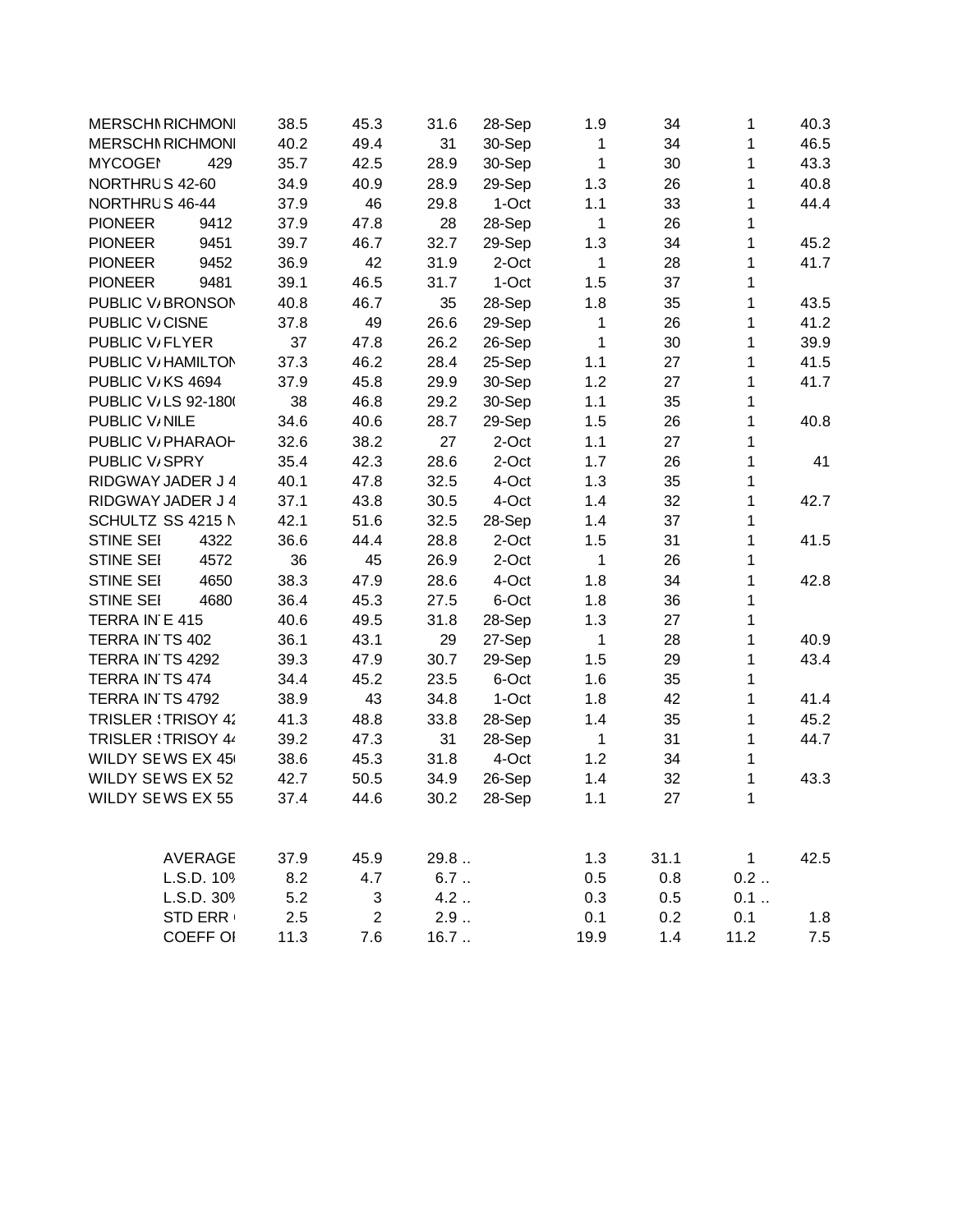Ave 3 yr bu/a

| 43.7                               |  |
|------------------------------------|--|
| 44.9<br>43.4                       |  |
| 43.4                               |  |
| 43.6<br>43.7                       |  |
|                                    |  |
| 42.2<br>42.6<br>43.4               |  |
| 42.6<br>45.1                       |  |
| 46<br>44.9<br>39.5<br>44.9<br>43.2 |  |
| 40.2                               |  |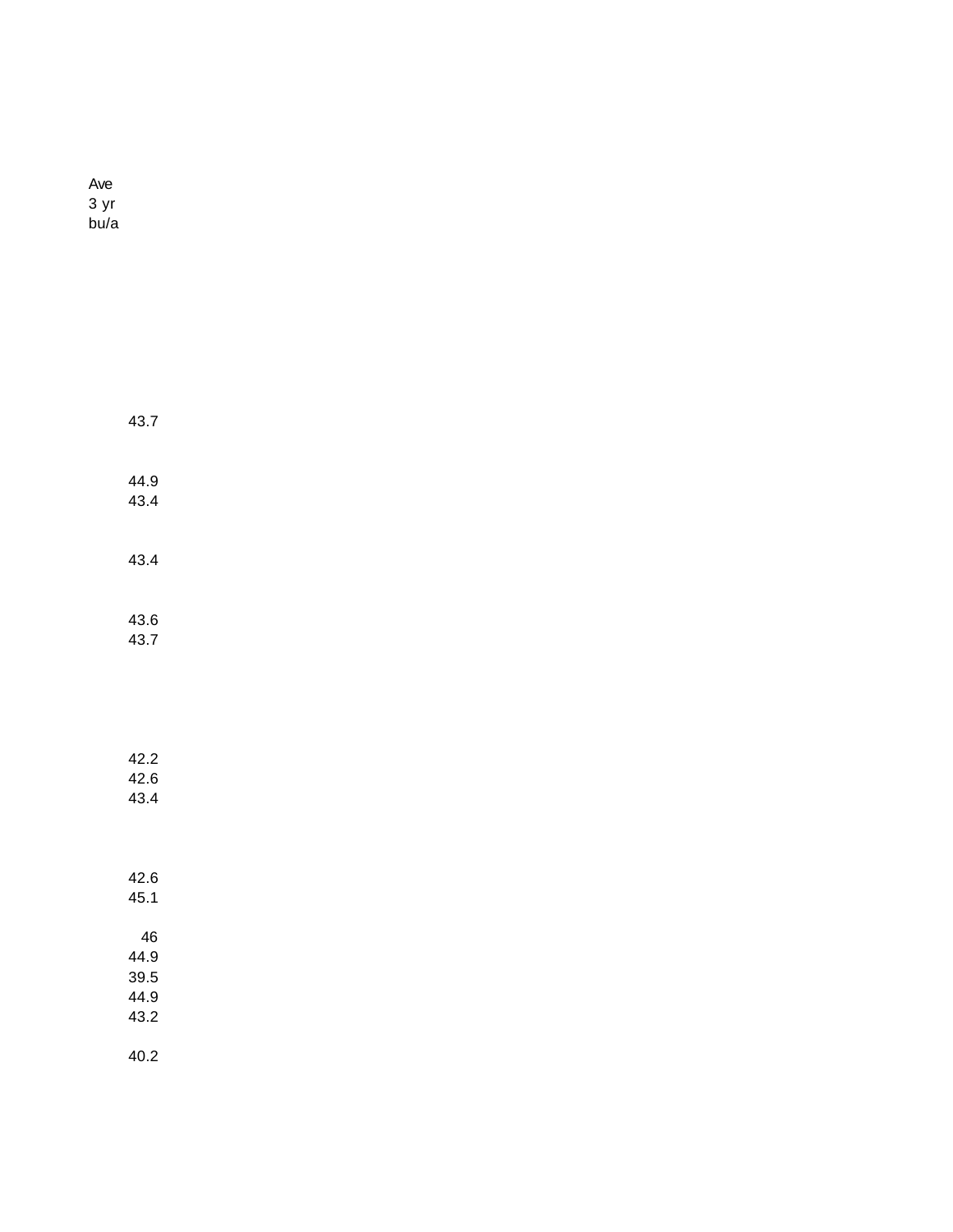| 42.3                         |  |
|------------------------------|--|
| 40.4                         |  |
| 38.3<br>43.7<br>40.4<br>42.6 |  |

43.4

| 42.8       |  |
|------------|--|
|            |  |
| 1.9<br>7.7 |  |

44.4

40.2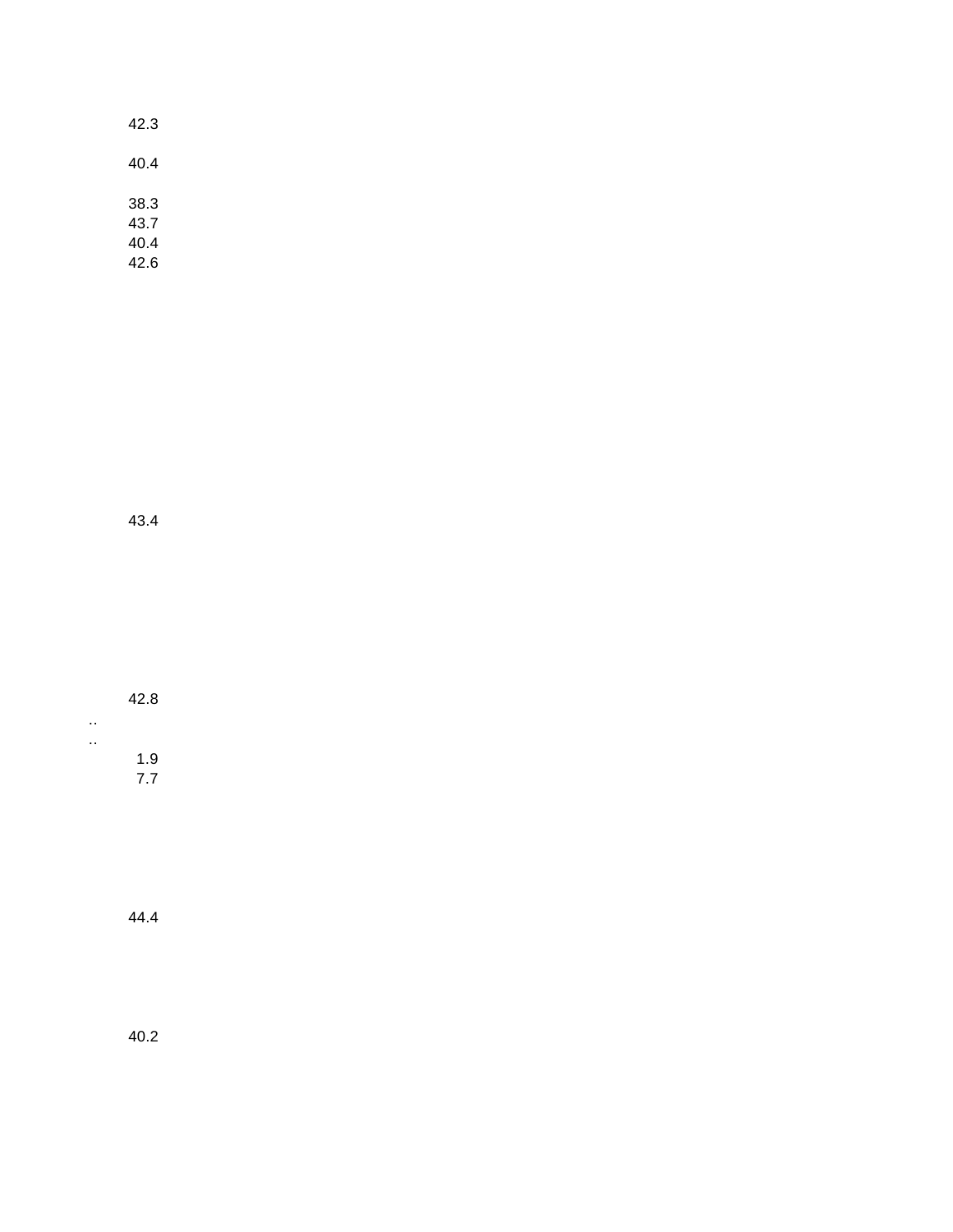43.7 41.3 44.2 44.1

42

45.1 42.1

44.1

40 40.8 39.9 42 45.2